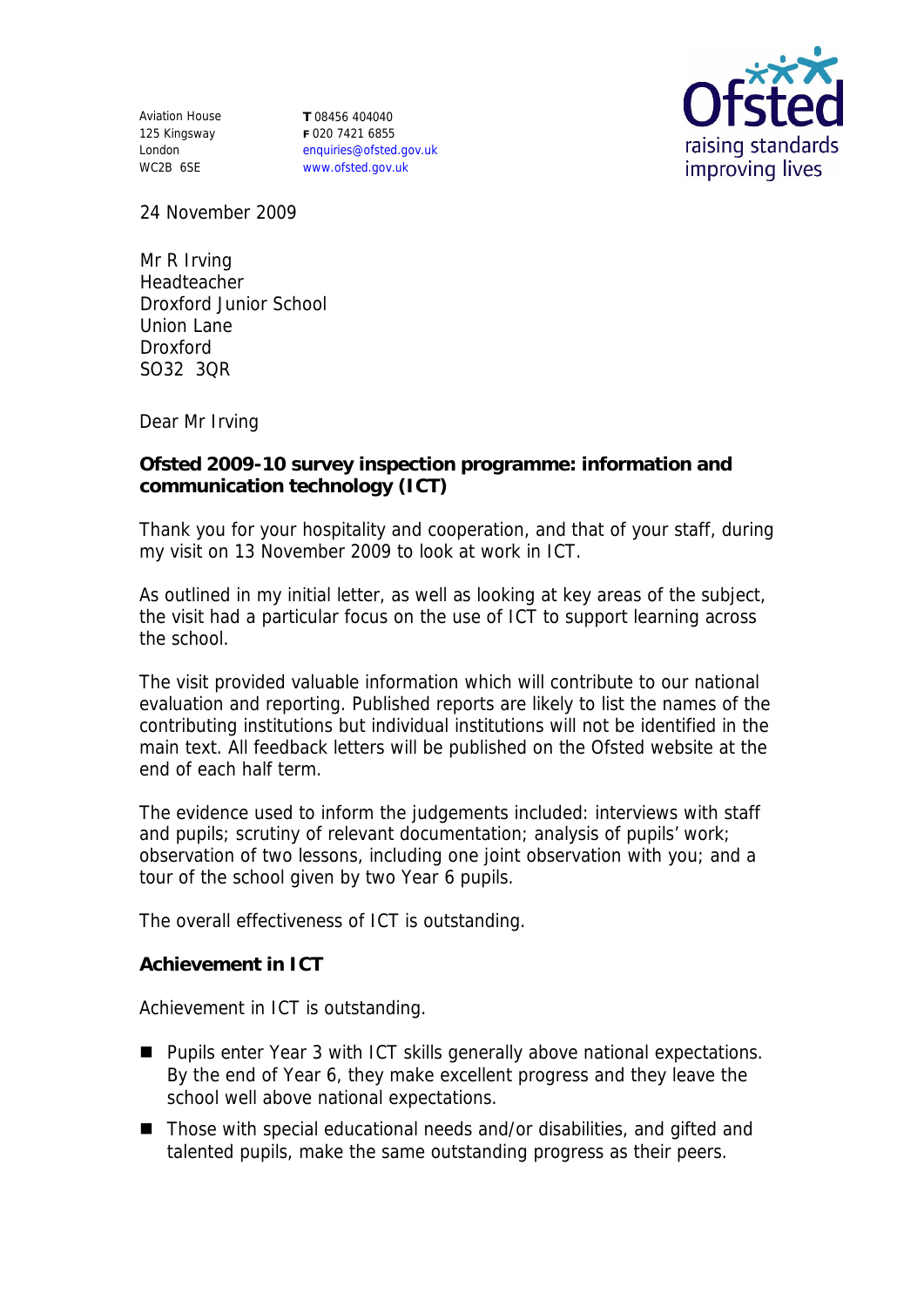- **Pupils make excellent gains in their learning. In lessons, they are very** eager to do well and constantly support each other to overcome difficulties and tackle new challenges.
- The behaviour of pupils is outstanding. They respect the equipment and use it carefully. The 'keys for success' of the school: respect, cooperation, confidence, organisation, resilience and persistence, are an integral part of pupils' use and knowledge of ICT.
- **Pupils have an excellent knowledge and understanding of how to stay safe** when they are using new technologies. They value the fact that the school's virtual learning environment is safe and secure.

**Quality of teaching of ICT**

The quality of teaching in ICT is outstanding.

- Outstanding teaching results in pupils making outstanding progress in lessons and over time.
- $\blacksquare$  The subject knowledge of teachers is excellent. They use questions very effectively to develop pupils' understanding of the task or skills being learnt.
- Planning is very thorough and clear links are made between ICT and other curriculum subjects. Well-informed teaching assistants and support staff provide excellent support for pupils.
- $\blacksquare$  The behaviour and interest of pupils are outstanding.
- Regular and systematic assessments, to inform planning, are made against the skills pupils demonstrate. Pupils are fully involved in self-assessments of their work and, by Year 6, have a good awareness of the levels that they are achieving and what they need to do to move up a level.

**Quality of the curriculum in ICT**

The quality of the curriculum in ICT is outstanding.

- The curriculum provided is comprehensive and enables all pupils to have equal access to all aspects of the National Curriculum for ICT. Pupils have regular opportunities to use spreadsheets, sensors, databases and dataloggers in a range of subjects.
- The pupils enjoy all aspects of their work and this contributes to their learning in many subjects. They particularly enjoy being given the opportunity to use ICT creatively.

**Effectiveness of leadership and management in ICT**

The effectiveness of leadership and management in ICT is outstanding.

■ The leadership and management of ICT have had a significant impact on the development of the subject.